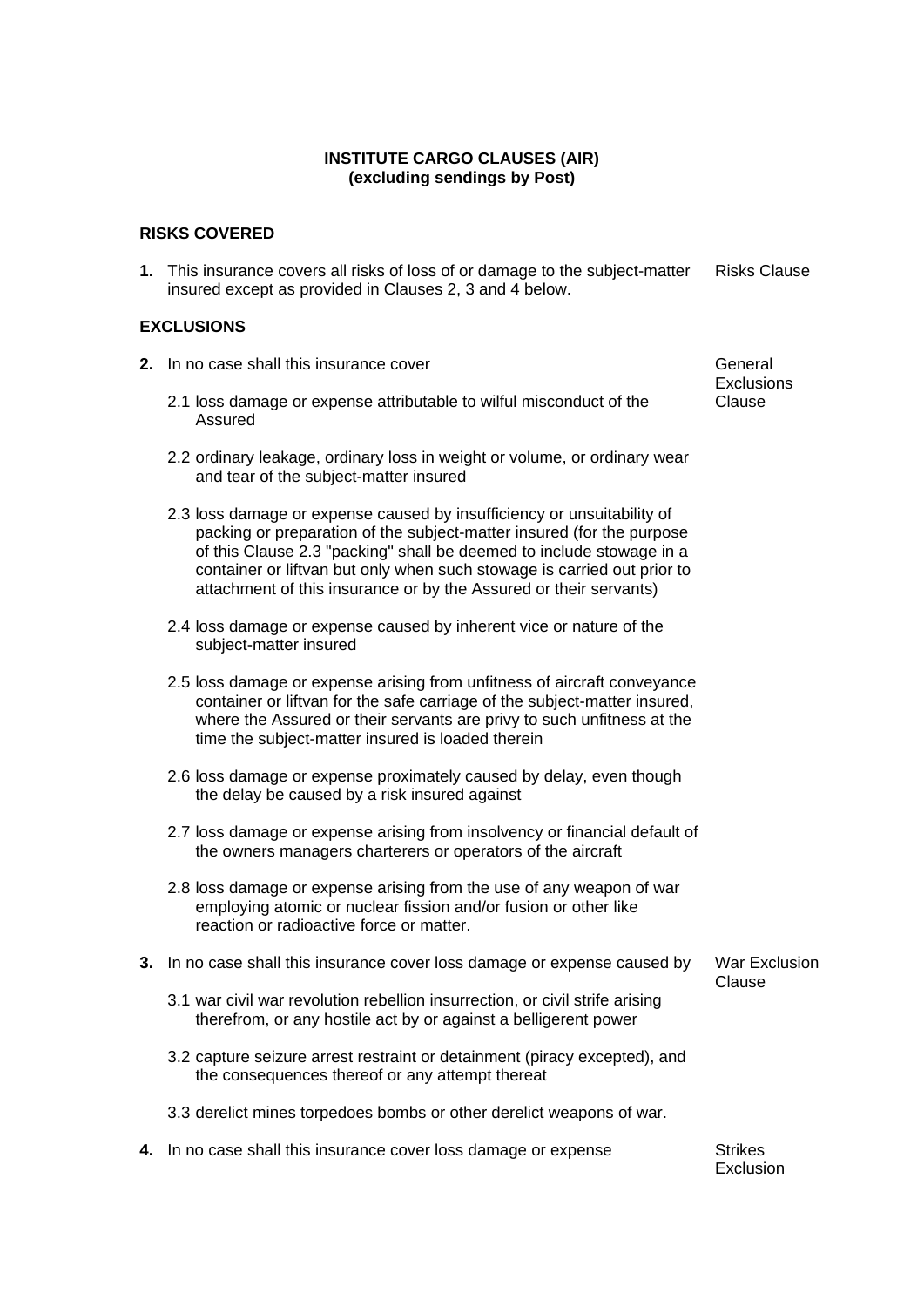Clause

- 4.1 caused by strikers, locked-out workmen, or persons taking part in labour disturbances, riots or civil commotions
- 4.2 resulting from strikes, lock-outs, labour disturbances, riots or civil commotions
- 4.3 caused by any terrorist or any person acting from a political motive.

# **DURATION**

- **5.** 5.1 This insurance attaches from the time the subject-matter insured leaves the warehouse, premises or place of storage at the place named herein for the commencement of the transit, continues during the ordinary Transit Clause
	- course of transit and terminates either 5.1.1 on delivery to the Consignees' or other final warehouse,
		- premises or place of storage at the destination named herein
	- 5.1.2 on delivery to any other warehouse, premises or place of storage, whether prior to or at the destination named herein, which the Assured elect to use either
		- 5.1.2.1 for storage other than in the ordinary course of transit or
		- 5.1.2.2 for allocation or distribution

or

5.1.3 on the expiry of 30 days after unloading the subject-matter insured from the aircraft at the final place of discharge,

whichever shall first occur.

- 5.2 If, after unloading from the aircraft at the final place of discharge, but prior to termination of this insurance, the subject-matter insured is forwarded to a destination other than that to which it is insured hereunder, this insurance, whilst remaining subject to termination as provided for above, shall not extend beyond the commencement of transit to such other destination.
- 5.3 This insurance shall remain in force (subject to termination as provided for above and to the provisions of Clause 6 below) during delay beyond the control of the Assured, any deviation, forced discharge, reshipment or transhipment and during any variation of the adventure arising from the exercise of a liberty granted to the air carriers under the contract of carriage.
- **6.** If owing to circumstances beyond the control of the Assured either the contract of carriage is terminated at a place other than the destination named therein or the transit is otherwise terminated before delivery of the subject-matter insured as provided for in Clause 5 above, then this insurance shall also terminate *unless prompt notice is given to the Underwriters and continuation of cover is requested when the insurance*

Termination of Contract of **Carriage** Clause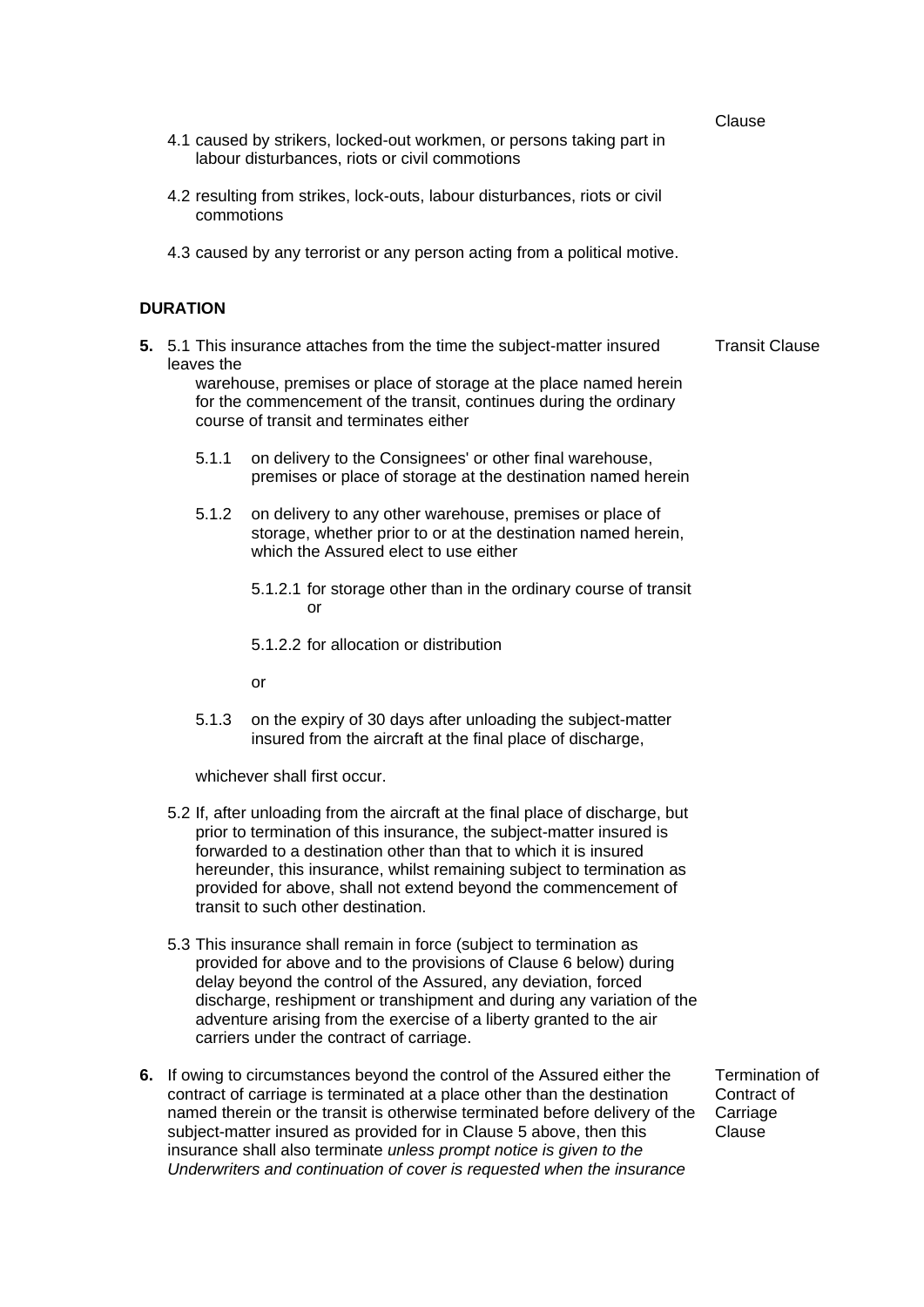*shall remain in force, subject to an additional premium if required by the Underwriters,* either 6.1 until the subject-matter is sold and delivered at such place or, unless otherwise specially agreed, until the expiry of 30 days after arrival of the subject-matter hereby insured at such place, whichever shall first occur, or 6.2 if the subject-matter is forwarded within the said period of 30 days (or any agreed extension thereof) to the destination named herein or to any other destination, until terminated in accordance with the provisions of Clause 5 above. **7.** Where, after attachment of this insurance, the destination is changed by the Assured, *held covered at a premium and on conditions to be arranged subject to prompt notice being given to the Underwriters.* Change of Transit Clause **CLAIMS 8.** 8.1 In order to recover under this insurance the Assured must have an insurable interest in the subject-matter insured at the time of the loss Insurable Interest Clause 8.2 Subject to 8.1 above, the Assured shall be entitled to recover for insured loss occurring during the period covered by this insurance, notwithstanding that the loss occurred before the contract of insurance was concluded, unless the Assured were aware of the loss and the Underwriters were not. **9.** Where, as a result of the operation of a risk covered by this insurance, the insured transit is terminated at a place other than that to which the subject-matter is covered under this insurance, the Underwriters will reimburse the Assured for any extra charges properly and reasonably incurred in unloading storing and forwarding the subject-matter to the destination to which it is insured hereunder. Forwarding **Charges** Clause This Clause 9, which does not apply to general average or salvage charges, shall be subject to the exclusions contained in Clauses 2, 3 and 4 above, and shall not include charges arising from the fault negligence insolvency or financial default of the Assured or their servants. **10.** No claim for Constructive Total Loss shall be recoverable hereunder unless the subject-matter insured is reasonably abandoned either on account of its actual total loss appearing to be unavoidable or because the cost of recovering, reconditioning and forwarding the subject-matter to the destination to which it is insured would exceed its value on arrival. **Constructive** Total Loss Clause **11.** 11.1 If any Increased Value insurance is effected by the Assured on the cargo insured herein the agreed value of the cargo shall be deemed to be increased to the total amount insured under this insurance and all Increased Value insurances covering the loss, and liability under this insurance shall be in such proportion as the sum insured herein bears to such total amount insured. Increased Value Clause

> In the event of claim the Assured shall provide the Underwriters with evidence of the amounts insured under all other insurances.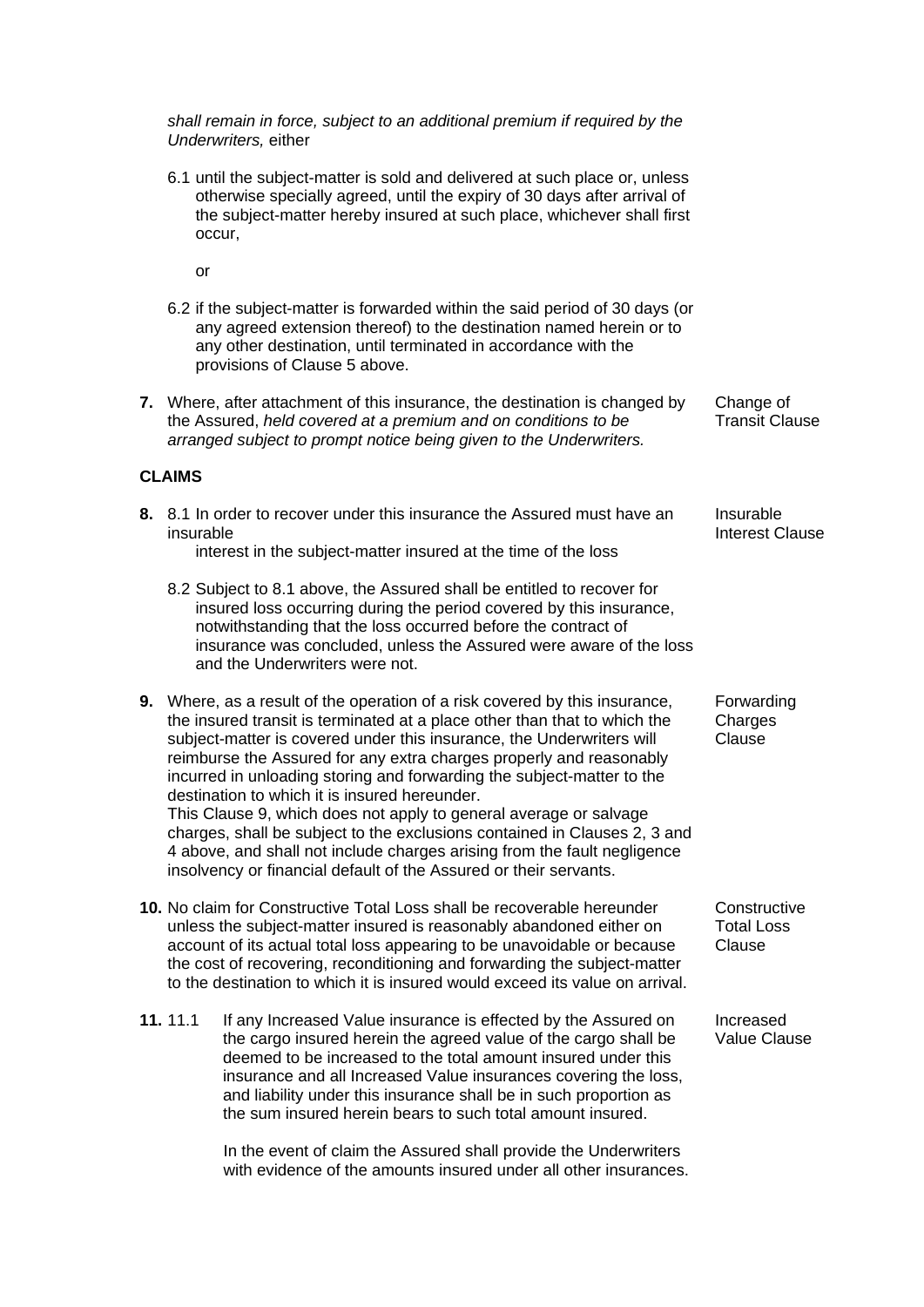|                                                                                                                                                                                                                                                                   | 11.2 | Where this insurance is on Increased Value the following<br>clause shall apply:<br>The agreed value of the cargo shall be deemed to be equal to the<br>total amount insured under the primary insurance and all<br>Increased Value insurances covering the loss and effected on the<br>cargo by the Assured, and liability under this insurance shall be in<br>such proportion as the sum insured herein bears to such total<br>amount insured.<br>In the event of claim the Assured shall provide the Underwriters |                                       |
|-------------------------------------------------------------------------------------------------------------------------------------------------------------------------------------------------------------------------------------------------------------------|------|---------------------------------------------------------------------------------------------------------------------------------------------------------------------------------------------------------------------------------------------------------------------------------------------------------------------------------------------------------------------------------------------------------------------------------------------------------------------------------------------------------------------|---------------------------------------|
|                                                                                                                                                                                                                                                                   |      | with evidence of the amounts insured under all other insurances.                                                                                                                                                                                                                                                                                                                                                                                                                                                    |                                       |
| <b>BENEFIT OF INSURANCE</b>                                                                                                                                                                                                                                       |      |                                                                                                                                                                                                                                                                                                                                                                                                                                                                                                                     |                                       |
|                                                                                                                                                                                                                                                                   |      | 12. This insurance shall not inure to the benefit of the carrier or other bailee.                                                                                                                                                                                                                                                                                                                                                                                                                                   | Not to Inure<br>Clause                |
| <b>MINIMISING LOSSES</b>                                                                                                                                                                                                                                          |      |                                                                                                                                                                                                                                                                                                                                                                                                                                                                                                                     |                                       |
|                                                                                                                                                                                                                                                                   |      | 13. It is the duty of the Assured and their servants and agents in respect of<br>loss recoverable hereunder                                                                                                                                                                                                                                                                                                                                                                                                         | Duty of<br>Assured<br>Clause          |
|                                                                                                                                                                                                                                                                   | 13.1 | to take such measures as may be reasonable for the purpose of<br>averting or minimising such loss,                                                                                                                                                                                                                                                                                                                                                                                                                  |                                       |
|                                                                                                                                                                                                                                                                   |      | and                                                                                                                                                                                                                                                                                                                                                                                                                                                                                                                 |                                       |
|                                                                                                                                                                                                                                                                   | 13.2 | to ensure that all rights against carriers, bailees or other third<br>parties are properly preserved and exercised                                                                                                                                                                                                                                                                                                                                                                                                  |                                       |
|                                                                                                                                                                                                                                                                   |      | and the Underwriters will, in addition to any loss recoverable hereunder,<br>reimburse the Assured for any charges properly and reasonably incurred<br>in pursuance of these duties.                                                                                                                                                                                                                                                                                                                                |                                       |
| 14. Measures taken by the Assured or the Underwriters with the object of<br>saving, protecting or recovering the subject-matter insured shall not be<br>considered as a waiver or acceptance of abandonment or otherwise<br>prejudice the rights of either party. |      | <b>Waiver Clause</b>                                                                                                                                                                                                                                                                                                                                                                                                                                                                                                |                                       |
| <b>AVOIDANCE OF DELAY</b>                                                                                                                                                                                                                                         |      |                                                                                                                                                                                                                                                                                                                                                                                                                                                                                                                     |                                       |
| 15. It is a condition of this insurance that the Assured shall act with<br>reasonable despatch in all circumstances within their control.                                                                                                                         |      | Reasonable<br>Despatch<br>Clause                                                                                                                                                                                                                                                                                                                                                                                                                                                                                    |                                       |
| <b>LAW AND PRACTICE</b>                                                                                                                                                                                                                                           |      |                                                                                                                                                                                                                                                                                                                                                                                                                                                                                                                     |                                       |
| 16. This insurance is subject to English law and practice.                                                                                                                                                                                                        |      |                                                                                                                                                                                                                                                                                                                                                                                                                                                                                                                     | English Law<br>and Practice<br>Clause |